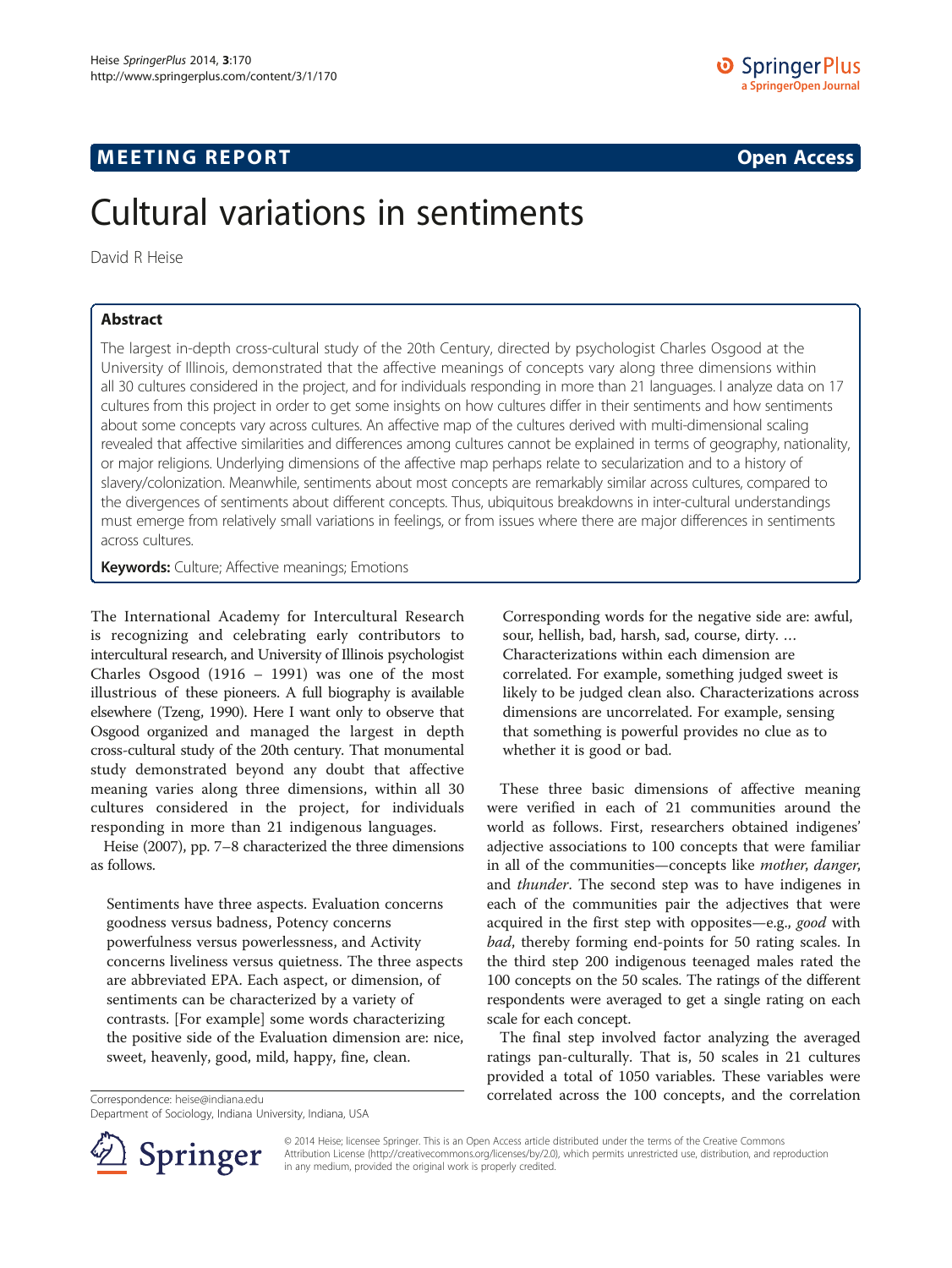matrix was factor analyzed in order to see if the first three factors were recognizably the Evaluation, Potency, and Activity dimensions that had been discovered in previous work within American culture (Osgood, Suci, and Tannenbaum, [1957](#page-10-0)). The second goal was to see whether every culture had scales loading on all three dimensions, indicating that every community made judgments along the same three dimensions as applied in other communities.

I forego further details about this monumental study because all that is necessary here is to emphasize that every precaution was taken to make sure that emergence of these dimensions in the different cultures was not a function merely of translating scales from English. Complete details on the study are provided in the book by Osgood, May, and Miron [\(1975\)](#page-10-0), and a summary of the study is provided by Heise ([2010](#page-10-0)).

Researchers in each community used twelve of the scales from the pan-cultural study—four scales for each EPA dimension—to assess the affective meanings of 620 concepts, with 40 teenaged males providing ratings of each concept. The intention of this part of the study was to create a cross-cultural Atlas that would provide a rigorous basis for cross-cultural analyses of affective meanings. Moreover, by the end of the project, data on the 620 concepts were collected in nine additional cultures beyond the 21 cultures included in the pan-cultural analyses.

#### The atlas dataset

A few years after the publication of the Osgood et al. [\(1975](#page-10-0)) book, Charles Osgood was struck with a mentally incapacitating disease, and the project center on the University of Illinois campus disorganized. Data collected in the pan-cultural study, including the Atlas data, all were lost.

Fortunately, in 1978 at the University of Illinois bookstore I purchased a computer printout of results from the project containing results for 17 of the 30 cultures. I kept the printout in my files until I retired from teaching in 2001. At that point I scanned the printout sheets into electronic form, and I used optical character recognition technology to digitize the Atlas tables giving the mean ratings of 620 concepts by indigenous male teenagers in the 17 cultures. These data are the materials that I analyze in this talk<sup>a</sup>.

There are pros and cons in using the remnants of the cross-cultural Atlas for contemporary research. On one hand, the data are 50 years old, so findings may be out of date about specific cultures. Countering this consideration, the data were collected before globalization, and therefore these data give a unique picture of diversity in cross-cultural affective meanings before extensive intercontinental business, travel, and electronics shrank the world.

Another factor is that data loss cripples the overall dataset substantially. Data were lost from European cultures (Belgium, Finland, France, Greece, Italy, Sweden, and Hungary) and data also were lost from important Asian cultures (China, Japan, and two sites in Afghanistan). On the other hand, the data that still exist cover a variety of cultural communities worldwide: American Whites and American Blacks, Germans, Dutch, Yugoslavians, Turks, Iranians, Lebanese, Israelis, Indians from both New Delhi and Calcutta, Thais, Malays, Mexicans from Mexico City and Yucatan, Costa Ricans, and Brazilians.

Another weakness of the Atlas data is that ratings were obtained for only 620 concepts in each culture, whereas contemporary surveys using the EPA system for measuring affective meanings deal with 1500 to 3000 concepts (Heise, [2010](#page-10-0)). However, the contemporary surveys deal only with concepts relating to social interaction—role identities, interpersonal behaviors, social settings, and personal modifiers. The Atlas was designed to assess affective meanings for a broader variety of concepts relating to time, kinship, abstract symbolism, concrete symbolisms, environmental matters, carnalities, human activity, interpersonal relations, society, communications, philosophy, and ordinary things and stuff.

Finally, the Atlas data have missing data in some cultures, occasionally because a concept was inadvertently dropped, but usually because some concepts were too inflammatory to present in certain cultures. Thus, for example, homosexual was not rated in seven societies. On the other hand, there is no missing data at all for 532 concepts, and ratings were obtained in all but one or two communities for 606 concepts.

#### Measuring distances

In this study I assess intercultural differences by measuring how far apart affective meanings are for each pair of cultures. Computing distance involves two steps. First, we measure how far apart the two communities are in their affective meaning of each particular concept. Second, we combine the distances for particular concepts into an overall distance between the two cultures.

Measuring meaning distances is possible because respondents rated concepts on EPA scales like the ones displayed in Figure [1.](#page-2-0) (Figure [1](#page-2-0) shows the White-American scales that were used in the Atlas study). Ratings at the seven positions on each scale were coded as follows. The middle, or *neutral*, position was coded 0. Positions one place out from the middle, representing the adverb slightly, were coded +1 or -1: plus if on the nice, powerful, or fast side, and minus if on the awful, powerless, or slow side. Positions two places out from the middle, representing the adverb *quite*, were coded +2 or -2. Positions three places out from the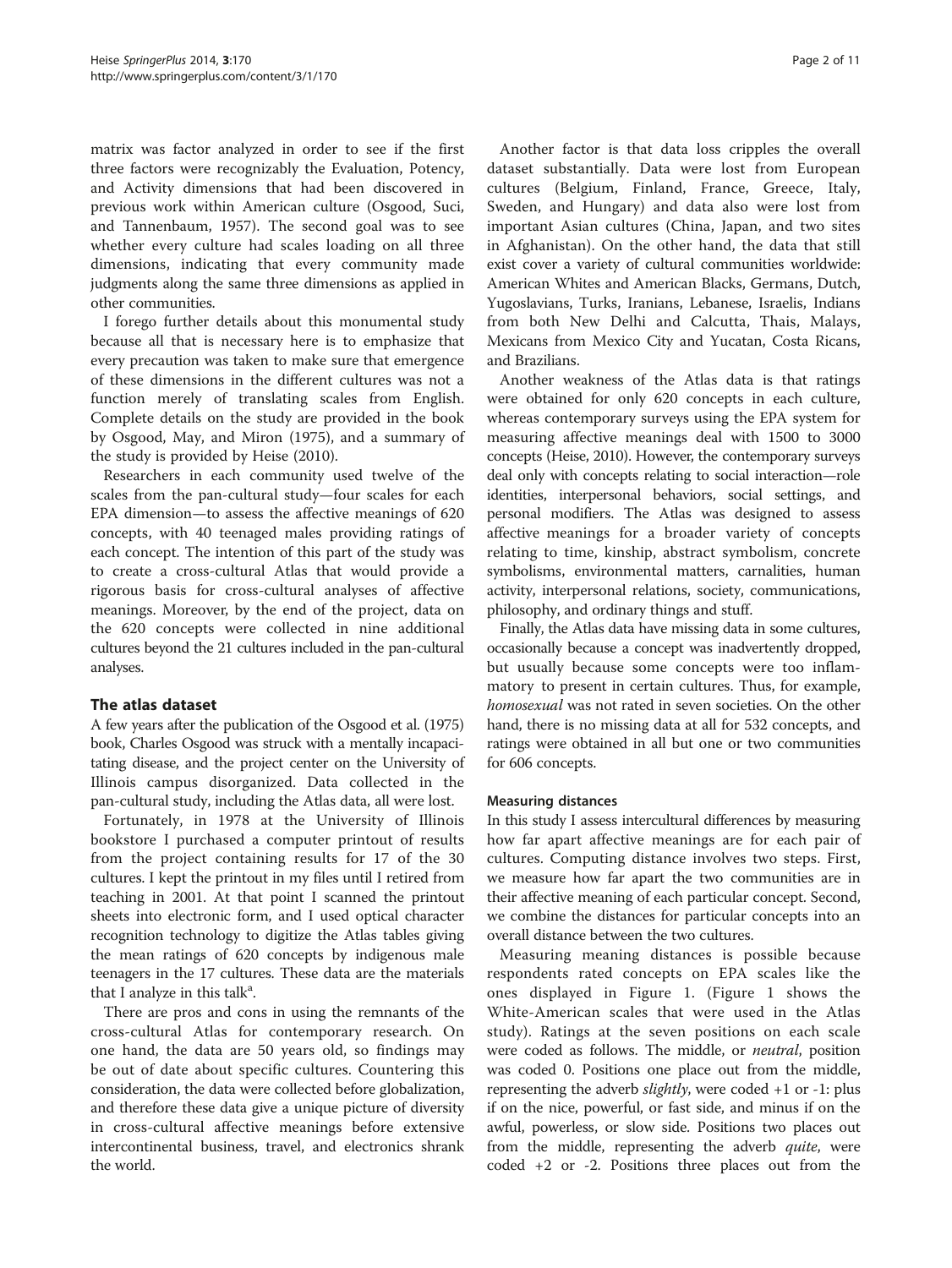<span id="page-2-0"></span>

middle, representing the adverb extremely, were coded +3 or -3. Ratings on the four scales for a particular dimension where averaged to get a respondent's positioning of a concept on that dimension, and the average ratings for all 40 respondents where averaged to get the culture's positioning of the concept on that dimension.

Each concept has three numbers attached to it—an EPA profile, with each number varying from −3 to +3. Minus values represent awfulness, powerlessness, or inactivity; and positive values represent niceness, powerfulness, or activity.

The distance between two concepts could be obtained by summing the absolute differences between the ratings on the three dimensions. Suppose, for example, that one concept is rated as slightly nice  $(+1)$ , quite potent  $(2.0)$ , and slightly inactive (−1.0). And suppose that another concept is rated as quite awful (−2.0), between neutral and slightly potent (0.5), and slightly active (1.0). Then the difference in affective meanings of the concepts can be computed as  $((1) - (-2)) + ((2) - (0.5)) + ((1) - (-1)),$ or 6.5. However, absolute differences do not provide a

measure corresponding to ordinary geometric distances, so instead I used Euclidean distances, which require squaring each of the differences before summing, and then taking the square root of the sum. (The Euclidean distance for this problem is 3.9).

To get the total distance between two cultures, I squared the Euclidean distance between the two cultures for each separate concept, summed the squares across all concepts<sup>b</sup>, and used the result as a measure of overall cultural distance in affective meaning. For example, this procedure showed that American Whites and American Blacks have a distance of 33.57. Meanwhile American Whites and Germans have an affective cultural distance of 32.8. American Blacks and Germans have a distance of 43.99.

#### Multidimensional scaling

I conducted a nonmetric multidimensional scaling of the data, trying to reproduce the distances between cultures as distances in a physical space. For example, could the 17 cultures be positioned in a room-like space so that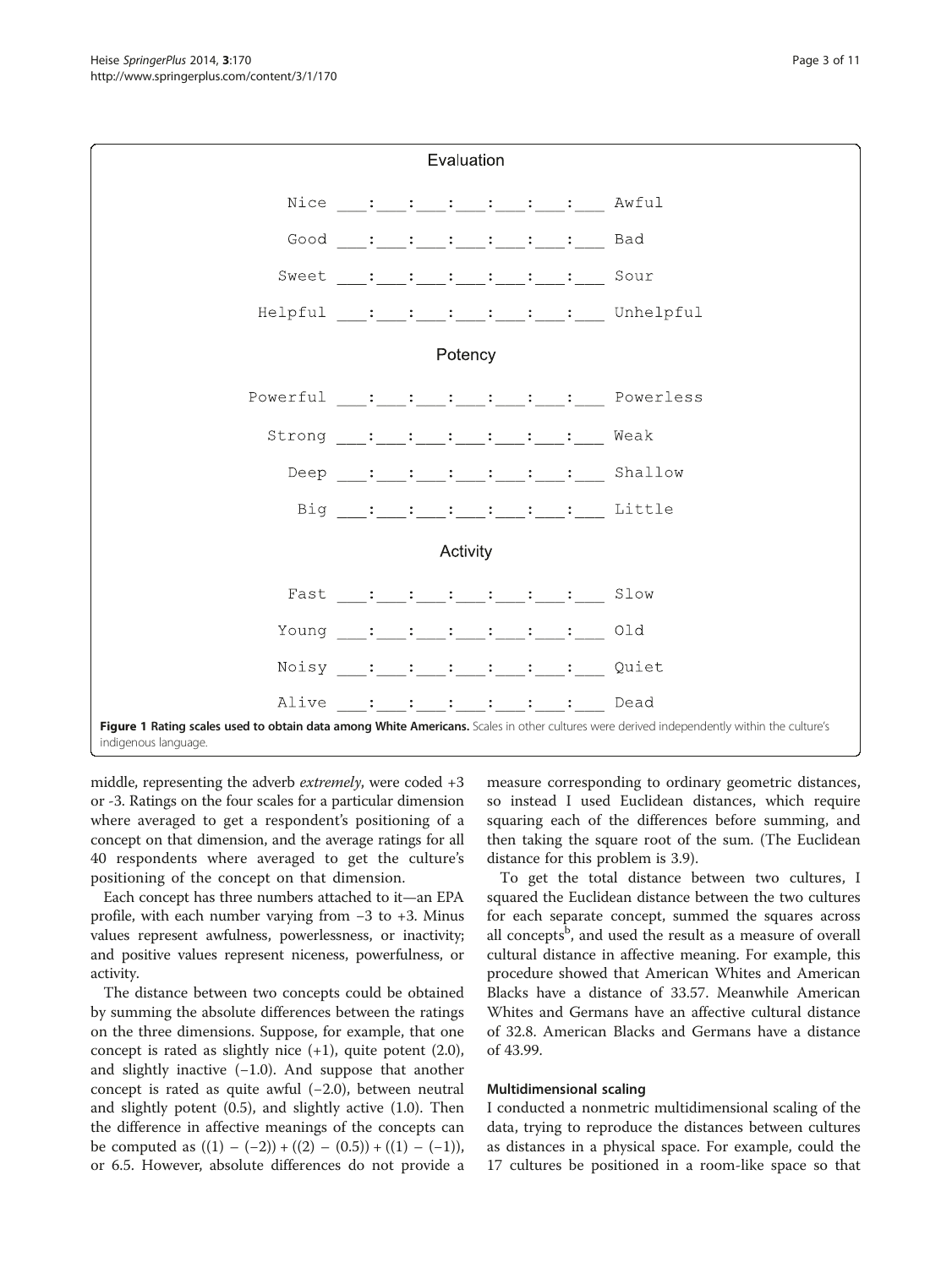<span id="page-3-0"></span>cultures very distant in their affective meanings also are very distant in the three-dimensional space of the room? Or could the distances between cultures be reproduced on a two-dimensional space, like a sheet of paper? Three and two dimensional spaces are useful for visualizing distances, but in principle reproducing cultural distances might require higher dimensional spaces that cannot be visualized easily.

A quantity produced during the scaling process called "stress" measures how well the inferred distances match the empirical distances, and this quantity provides guidance about how many dimensions are necessary. In this problem, if we try to reproduce all of the distances between cultures in a one-dimensional space (that is, along a line), the stress of the solution is a large value of 0.32. A two-dimensional solution reduces stress considerably to about 0.13. A three-dimensional solution reduces stress somewhat more to 0.07. The sequence of stress values for solutions with more than three dimensions declines slowly in a manner suggesting that the extra dimensions only are accommodating random variations. Thus, the solution in this case is either two-dimensional or three-dimensional.

Comparing the two and three dimensional solutions reveals that the three-dimensional solution is essentially the same as the two-dimensional solution except that Brazil projects out on a dimension of its own. In the two-dimensional solution Brazil is positioned at an extreme edge of the diagram in order to represent its divergence from other cultures (as can be seen in Figure 2).

#### Possible explanations

Figure 2 shows the distribution of the 17 cultures in a representation where physical distances correspond to cultural distances in affective meanings. For example, Yugoslavia and Iran are very far apart on the graph, corresponding to the fact that their affective meanings are very different. Germany and Brazil are far apart physically, corresponding to the fact that they, too, are far apart in affective meanings. Mexico City and Costa Rica are close on the graph, corresponding to the fact that affective meanings in these two cultures are similar.

sentation of the empirical distances and because a

two-dimensional solution is easy to visualize.

Figure 2 shows the basic configuration of cultural distances between all 17 communities, and thereby can serve as the basis for testing possible explanations of why cultures are similar or dissimilar.

A first hypothesis derives from the fact that cultures in the Human Relations Area Files (HRAF, [2008\)](#page-10-0) are organized by regions and sub-regions. This may be largely an administrative convenience, but it raises the question of whether geographic propinquity is a factor that explains cultural similarity. The hypothesis garners some support in Figure 2 in that the three topmost cultures are European (Germany, Netherlands, and Yugoslavia). Of course, many European cultures in the Atlas were lost so we cannot see whether such clustering would remain if Belgium, Finland, France,

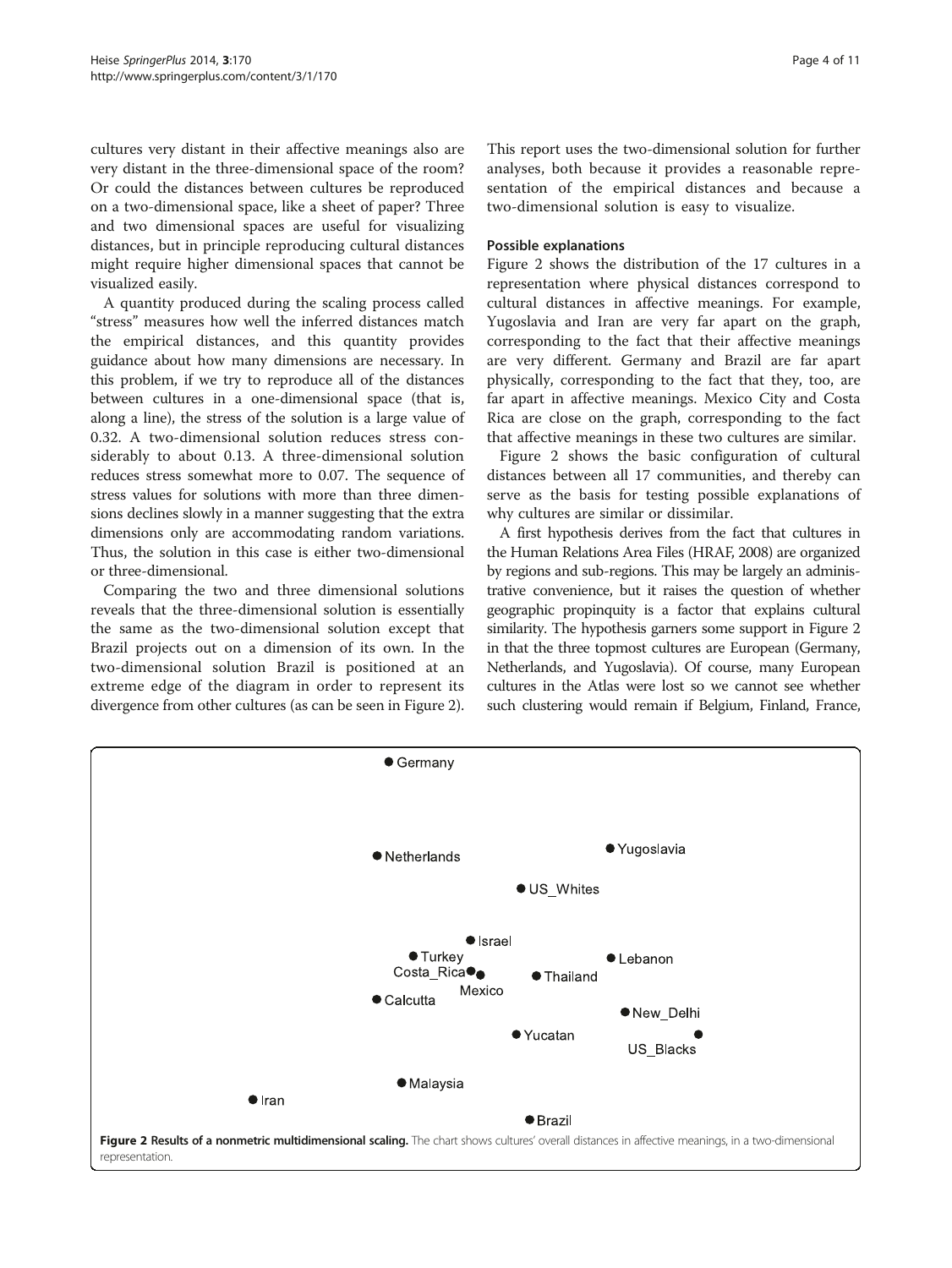Greece, Italy, Sweden, and Hungary also were mapped. In any case, cultures representing other geographic regions do not cluster. Middle Eastern cultures span the width of the graph from Iran on one side, through Turkey and Israel, to Lebanon on the other side. Asian cultures—Calcutta India, Thailand, New Delhi India, and Malaysia—are similarly spread out even if not as extremely as the Middle Eastern cultures. New World cultures—U.S. Whites, Costa Rica, Mexico City, Yucatán, Brazil and U.S. Blacks—range up and down on the chart and from side to side. Thus, Figure [2](#page-3-0) offers no convincing evidence that cultural similarity corresponds to co-presence in geographic regions.

A related hypothesis is that cultures within the same nation are more similar than cultures of different nations. This is testable because in three cases we have measurements from multiple communities within a single nation. The hypothesis does not fare well. The cultures of U.S. Whites and of U.S. Blacks are separated by a greater distance than separates the cultures of many nations. Similarly the cultures maintained in New Delhi and Calcutta India are more distant than many national cultures are. The two cultures measured in Mexico—Mexico City and Yucatán—are closer together than many other culture pairs, but even here the two are far from super-imposed. Thus the hypothesis that nationality determines culture may be rejected.

Major religions influence sentiments about some concepts so another hypothesis worth checking is that societies with the same predominating religion are culturally similar. However the cultures in predominantly Christian societies (Germany, Netherlands, U.S. Whites, Costa Rica, Mexico City, Yucatán, U.S. Blacks, and Brazil) are spread from top to bottom in Figure [2](#page-3-0). Muslim cultures (Iran, Turkey, Malaysia, and Lebanon) are spread across the diagram. The two Hindu communities (Calcutta and New Delhi India) are across the diagram from one another. (Three other cultures – Israel, Thailand, and Yugoslavia – are single representatives of Judaism, Buddhism, and communism respectively.) Thus there is not much support for a religion connection to cultural similarity.

#### Implicit dimensions

Yet intuitively Figure [2](#page-3-0) does seem to have some substantive structure. Suppose that the graph were rotated so that the horizontal dimension passed from Iran to Yugoslavia. Then the horizontal axis might be viewed as something like ecclesiasticism versus secularism. That is, the communist society of Yugoslavia in the mid- $20<sup>th</sup>$  century represents the epitome of secularism, and Iran currently is an extreme ecclesiastical society (though the ecclesiastical structure was only imminent in pre-revolutionary Iran at mid-20<sup>th</sup> Century). This interpretation of the rotated axis is strengthened by examining some of the specific

concepts that most differ in Iran versus Yugoslavia. For example, large evaluation differences of 2.5 or more occur for Prophet, Capitalism, God, Growing, Blood, Religion, King, Law, Prayer, Hospital, Tooth, and Homosexual, with Iran more positive for all of these concepts. A third of these concepts relate to religion. Differences in affective meanings also emerge on the Activity dimension, with Iran usually attributing more activity to concepts.

Rotating the graph in order to make the horizontal dimension correspond to secularism versus ecclesiasticism raises the issue of what the vertical dimension would be in such a case. The vertical dimension, being perpendicular to the horizontal dimension, should represent something uncorrelated with secularism versus ecclesiasticism. The contrasting cultures in this case are Germany versus U.S. Blacks. Specific concepts that most differentiate these two cultures include the following: Debt, Fighting, Baldness, Being Aggressive, Envy, Wine, Graft, Lying, Competition, Anger, November, Hunger, Bride, Defeat, Caste, Fear, and Sickness. U.S. Blacks rated all of these except *Wine* and *Bride* less negatively on the Evaluation dimension than did Germans. U.S. Blacks also attributed lower activity to Fighting, Being aggressive, Earthquake, Machine, Gramophone, Thunder, City, Youth, Jazz music, Adolescence, Play, and Boy. Speculating, U.S. Blacks compared to Germans seem more accepting of emotions and consequences of social oppression; plus U.S. Blacks compared to Germans seem inclined to stay inactive or "cool" with regard to aggression and youth, which might be a wise strategy for an oppressed group. Such interpretations accord with previous discussions of the data from U.S. Blacks (Landis, McGrew, Day, Savage, and Saral, [1976](#page-10-0); Sewell and Heise, [2010\)](#page-10-0). Thus a possible interpretation of the second dimension is that it relates to a history of slavery and colonialism, with the controllers developing one set of affective meanings and the controlled developing another set.

#### Distances for individual concepts

The Atlas data provide abundant opportunities to examine cultural differences in the affective meanings of specific concepts. I examine some of these differences in this section as a way of further elucidating cultural similarities and differences.

A set of distances was computed for all 136 pairs of the seventeen Atlas cultures, for each of the 620 concepts in the Atlas. The median of the 136 distances for each concept is the statistic of interest here. Figure [3](#page-5-0) displays a histogram showing the number of concepts at each interval of median distance. The bell shape of the distribution indicates that median distances between cultures' affective meanings for concepts are small for some concepts (e.g., Person, Stranger, and Neutrality) and large for some other concepts (e.g., Creature, Army,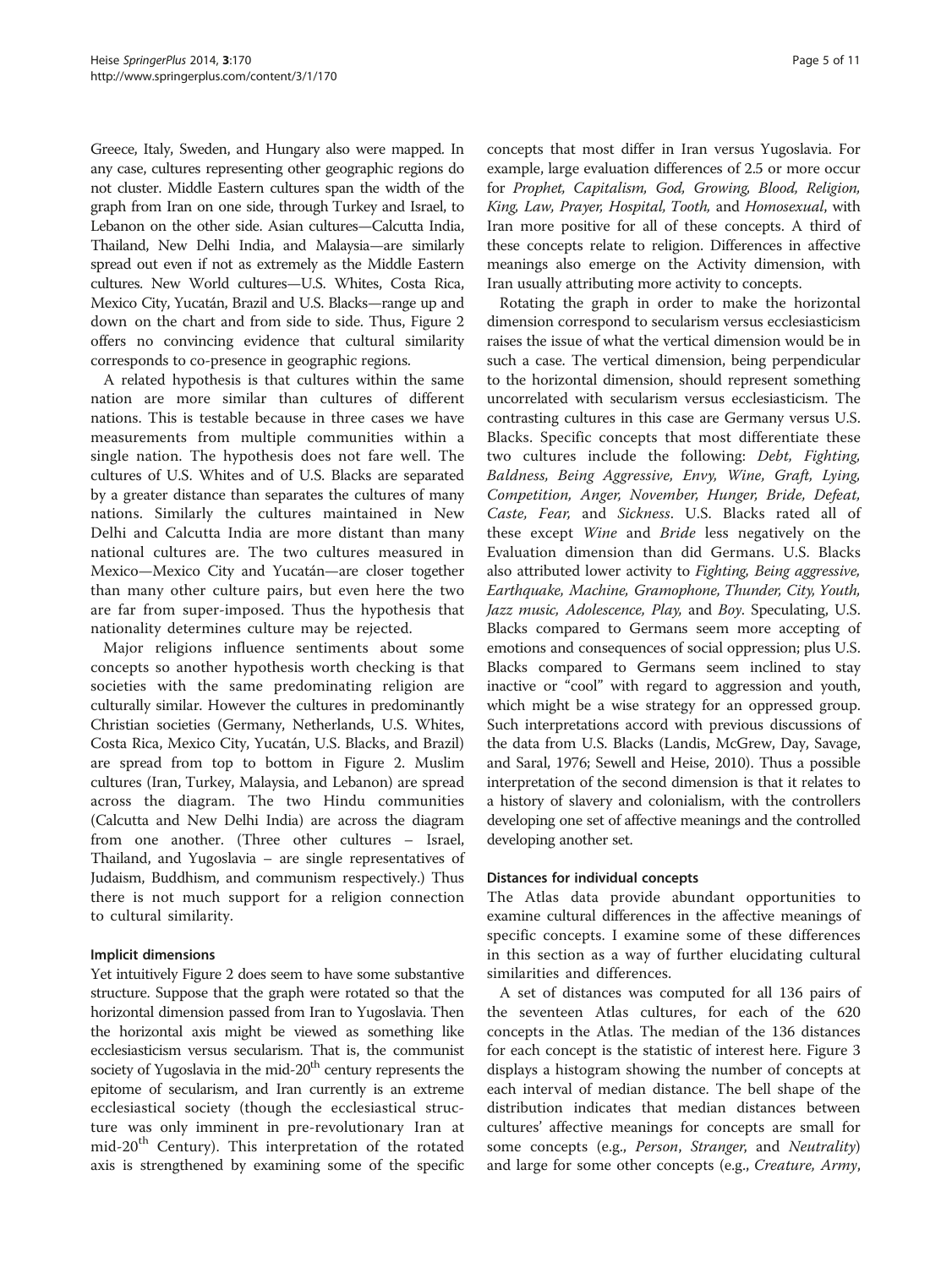<span id="page-5-0"></span>

and Wine), but mainly they are moderate in size (the rise in the middle).

Frequencies of concepts peak at the median distances of 1.1 and 1.2. That indicates that the typical difference between cultures in the affective meaning of a concept is a bit more than the difference between rating something as slightly good (a value of  $+1$ ) versus quite good  $(+2)$ , or quite powerful  $(+2)$  versus extremely powerful  $(+3)$ , or slightly inactive (−1) versus neither inactive or active (0). Of course, maximum distances between Atlas cultures in the affective meanings of concepts are larger, up to 5.0 (which is the distance between Germany and Malaysia for the concept of "wine"). Nevertheless, the result for median distances does seem to indicate that cultural differences in sentiments are small.

Figure 3 also shows distances among imaginary cultures created with random affective meanings, for comparison with the distances among real cultures. The random results were obtained as follows. Within each EPA dimension and within each culture, the 620 mean ratings served as a population for drawing random values to assign to concepts. For example, German mean evaluations of the 620 concepts (ranging from −2.8 to +2.8 with a mean value of 0.77) served as a population of numbers from which new evaluations of concepts were drawn. To take a particular instance, the original mean evaluation of wine by German respondents was 2.3, and in the imaginary culture based on German EPAs this was replaced with 1.5, which was the mean evaluation by

German respondents of some other concept. This method of randomization assured realistic random EPA values corresponding to actual EPA values within each culture. Seventeen imaginary cultures were created this way, each having EPA ratings generated randomly from one of the 17 actual cultures. The imaginary cultures served as the basis for re-computing median distances, with the results displayed in Figure 3.

Figure 3 shows that the distribution of distances among imaginary cultures with random affective meanings shifts to the right, indicating that random meanings are further apart on average than affective meanings within real cultures. This reinforces the conclusion that cultures have similar affective meanings for most concepts.

Figure [4](#page-6-0) shows cross-cultural variations for four concepts with distances in the intermediate range– Mother, Child, Soldier, and *Enemy*. Having all four concepts on the same graph demonstrates that intra-concept variations across cultures are less than the inter-concept variations in the average position of concepts. For example, Evaluation and Potency ratings of *Enemy* vary cross-culturally, and Evaluation and Potency ratings of Soldier also vary cross-culturally, but ellipsoids enclosing the average ratings of all 17 cultures for each concept do not intersect. Similarly, in all cultures Mother and Child are felt to be good while differing substantially in potency. An ellipsoid around all the cultural meanings of Mother and another ellipsoid around all the cultural meanings of Child intersect some, but the two ellipsoids are mostly distinct.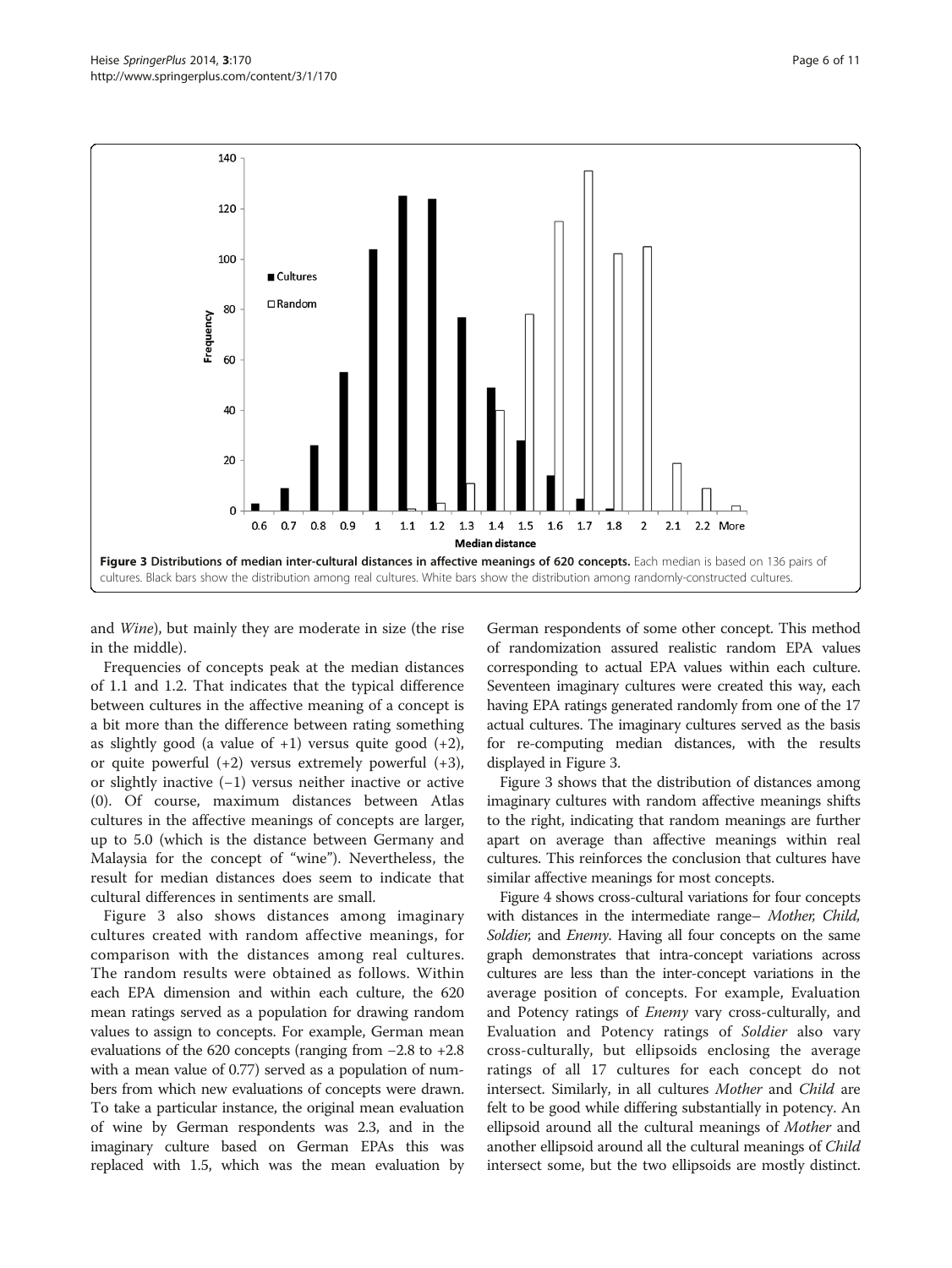<span id="page-6-0"></span>

Among these four concepts, the affective meanings of Soldier and Mother are most intermingled on Evaluation and Potency, yet Soldier typically is more active than Mother (as indicated in Figure [3](#page-5-0) by the larger symbols for Soldier) so ellipsoids for the two concepts would intersect only a little in the three-dimensional space.

Such findings lead to the speculation that affective meanings of particular concepts are largely the same cross-culturally, compared to differences in affective meanings between concepts. Evaluation ratings should correlate from one culture to another when computed across the 620 concepts. Similarly, Potency ratings of the 620 concepts should correlate across cultures, and Activity ratings should correlate across cultures. If within-dimension ratings of the 620 concepts correlate in all 17 cultures, then a single factor should emerge when the 17-by-17 matrix of inter-cultural correlations is factor analyzed. That is, a factor analysis of cross-cultural correlations of Evaluation ratings should be characterized by a single dominant factor, and the same should be true for Potency and Activity.

Figure [5](#page-7-0) shows the size of each successive factor when the correlations between the 17 cultures are factor analyzed<sup>c</sup>. These results confirm the hypothesis of intercultural similarity in affective meanings for Evaluation and Potency. That is, Evaluations and Potencies of different concepts are correlated across all cultures. A dominant factor also is evident in the case of Activity, although the diagram shows that two additional factors also contribute to cross-cultural Activity correlations, indicating that there are clusters of cultures with higher Activity correlations within each cluster than between the clusters<sup>d</sup>.

To summarize, intercultural differences in affective meaning are very large for a few concepts and very small for a few concepts, while the vast majority of intercultural differences in affective meanings are moderate. Even the moderate intercultural differences in affective meaning are relatively small compared to differences in affective meaning for different concepts. The implication is that affective meanings are shared across cultures to a large extent, and a series of factor analyses of intercultural correlations within each of the EPA dimensions revealed considerable parallelism.

#### Significance of cross-cultural differences

Correlations among cultures' affective meanings make one wonder whether the majority of cultural differences in affective meaning really matter. This issue might be examined empirically by observing an equivalent interaction in different cultures to see if actions and reactions and accompanying emotions vary in any notable ways.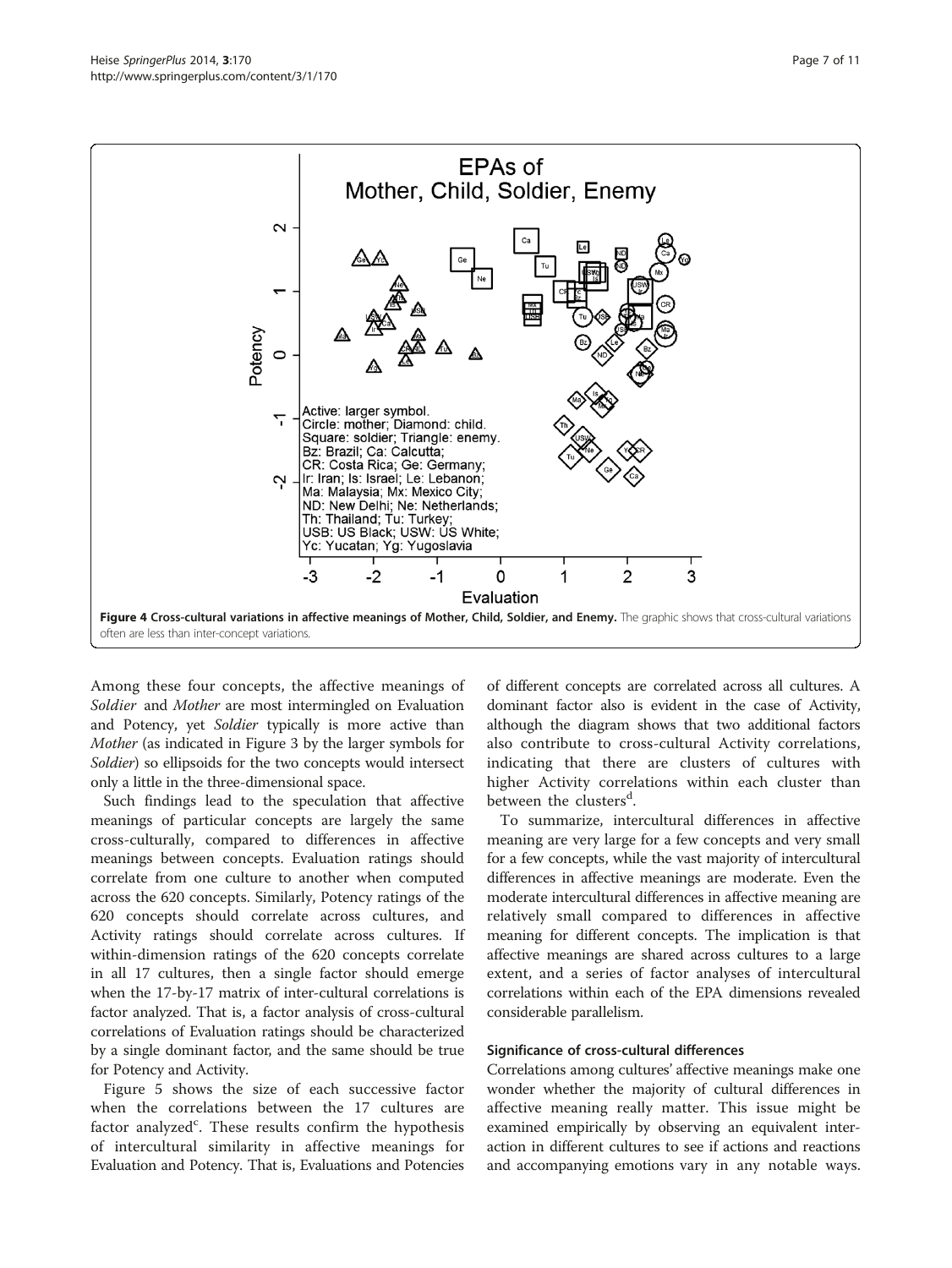<span id="page-7-0"></span>

For example, we might try to see if merchant-customer interactions are distinctive in different cultures.

An empirical cross-cultural study of this kind would be costly, but social psychology models are advanced enough at this point so that we can examine the issue through computer simulations. In particular, a program called Interact associated with affect control theory can be applied.

The basic idea in affect control theory is that humans try to experience the familiar. On the cognitive side, that means trying to fit new experiences into culturally available categories. On the affective side that is the focus of affect control theory, the principal means matching feelings experienced in actual situations with culturally normative sentiments. In particular, individuals try to design their actions so that their actions will produce feelings affirming cultural sentiments. A variety of studies have provided empirical support for affect control theory (Heise, [2013](#page-10-0); Heise and Lerner, [2006](#page-10-0); Heise and Weir, [1999](#page-10-0); Schröder and Scholl, [2009](#page-10-0); Smith-Lovin and Douglass, [1992](#page-10-0); Wiggins and Heise, [1987\)](#page-10-0), and various authorities have commended the theory (Clore and Pappas, [2007](#page-10-0); Fararo, [1989;](#page-10-0) Kemper, [1991;](#page-10-0) Scholl, [2013](#page-10-0)). A detailed presentation of affect control theory is provided by Heise [\(2007](#page-10-0)).

Affect control theory employs a mathematical model grounded in quantitative measurements on the EPA dimensions, and the computer program Interact takes care of the mathematical analyses. Analyzing a social situation with *Interact* begins by specifying the identities of interactants. The program translates the identities into EPA profiles that the interactants try to confirm, computes the EPA profile for expected behaviors between the characters, and translates the behavior profiles into named behaviors. Specifying that a behavior actually occurred causes Interact to provide a variety of information about the action and its possible consequences.

For example suppose that we want to analyze interaction between a father and a daughter. We tell *Interact* that two people with those identities are interacting, and Interact

translates the identity specifications into culturally defined EPA sentiments<sup>e</sup> for *father* (2.46 2.54 0.76) and *daughter* (1.47 -0.04 1.11). Then we ask, what would a father do to a daughter? Interact computes the EPA profile (2.19 2.37 0.35) for the behavior that would produce feelings about the two characters most matching the cultural sentiments applying to them, and reports that *reason with* is one such behavior. We ask Interact to implement reason with, and *Interact* reports how the father and daughter feel emotionally during this action, indicating emotions both with words and emotional expressions on computerdrawn faces. Interact also predicts what each of the characters might do next after the father reasons with daughter. Additionally Interact reports how the individuals might be reconceptualized in various ways as a result of the action. For example, how might we view a father who reasons with his daughter (considerate, perceptive, forgiving), or how might we view a daughter who is reasoned with by her father (sensitive, sympathetic, modest).

#### Storekeeper-customer interaction

I used Interact to examine the first behavior in storekeepercustomer interactions within each of the 17 Atlas cultures, plus contemporary American culture assessed among males at Indiana University in 2004. Among the Atlas cultures, the EPA profile for Storekeeper was used for the storekeeper, and the customer's identity was specified in terms of the EPA profile for Most people. The Indiana analysis used the identities of *Merchant* and *Customer*. Table [1](#page-8-0) gives the EPA profiles of each identity in the 18 cultures.

Interact derived the EPA profile for the optimal behavior of merchant to customer in each culture, and implementation of this action allowed Interact to compute interactants' accompanying emotions<sup>f</sup>. K-means clustering applied to the EPA profiles of the interactants' identities, the EPA profiles of the predicted first action, and the interactants' emotion EPA profiles during the first action reduced the 18 sets of results to five different patterns.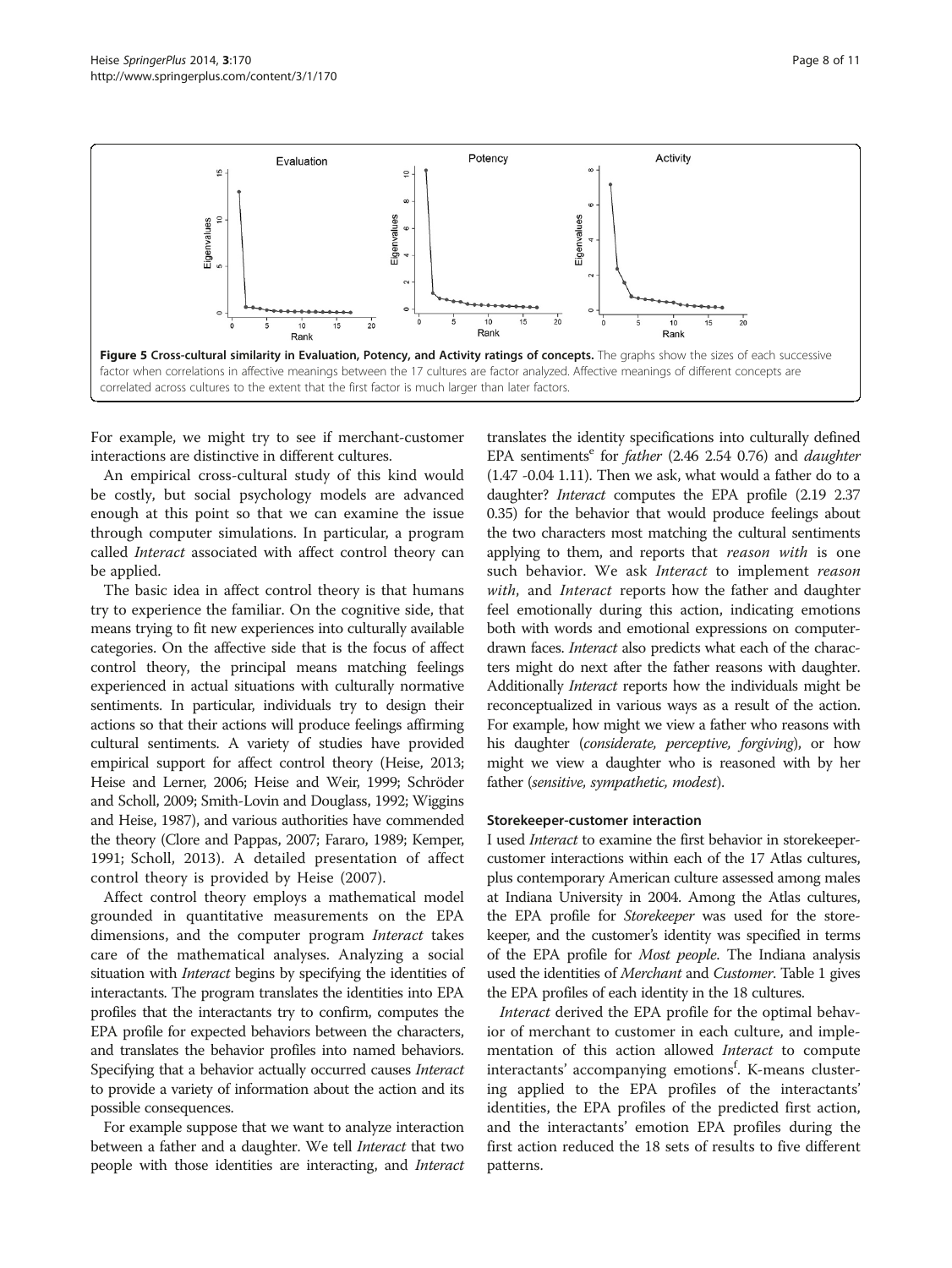| (merchant and customer for 2004 U.S. Whites) |        |             |        |             |     |        |  |  |  |  |  |  |
|----------------------------------------------|--------|-------------|--------|-------------|-----|--------|--|--|--|--|--|--|
| Culture                                      |        | Storekeeper |        | Most people |     |        |  |  |  |  |  |  |
|                                              | E      | P           | A      | E           | P   | A      |  |  |  |  |  |  |
| Brazil                                       | 1.2    | 0.5         | 0.4    | 1.0         | 0.4 | 0.6    |  |  |  |  |  |  |
| Calcutta                                     | 0.1    | 0.6         | 1.1    | 0.2         | 0.6 | 0.7    |  |  |  |  |  |  |
| 2004 U.S. Whites                             | 1.0    | 0.9         | 1.0    | 1.4         | 1.5 | 0.9    |  |  |  |  |  |  |
| Costa Rica                                   | 1.1    | 0.5         | 0.5    | 1.2         | 0.3 | 0.8    |  |  |  |  |  |  |
| Germany                                      | 0.9    | 0.8         | 1.1    | 0.7         | 0.4 | 0.7    |  |  |  |  |  |  |
| Iran                                         | 1.3    | 0.0         | 1.4    | 1.2         | 0.5 | 1.5    |  |  |  |  |  |  |
| Israel                                       | 0.3    | $-0.3$      | $-0.1$ | 0.1         | 0.5 | 0.0    |  |  |  |  |  |  |
| Lebanon                                      | 0.9    | 0.4         | 0.4    | 0.2         | 0.3 | 0.1    |  |  |  |  |  |  |
| Malaysia                                     | 1.8    | 0.3         | 1.2    | 1.0         | 0.3 | 0.6    |  |  |  |  |  |  |
| Mexico City                                  | 0.9    | 0.8         | 0.6    | 1.0         | 0.5 | 0.7    |  |  |  |  |  |  |
| Netherlands                                  | 0.8    | 0.1         | 0.3    | $-0.2$      | 0.7 | 0.2    |  |  |  |  |  |  |
| New Delhi                                    | 1.1    | 0.7         | $-0.5$ | 1.2         | 0.6 | 0.0    |  |  |  |  |  |  |
| Thailand                                     | 0.8    | 0.8         | 0.0    | 0.9         | 0.5 | $-0.1$ |  |  |  |  |  |  |
| Turkey                                       | 0.5    | 0.3         | 0.8    | 0.5         | 0.2 | 0.2    |  |  |  |  |  |  |
| U.S. Blacks                                  | 1.0    | 0.6         | $-0.4$ | 1.3         | 0.7 | $-0.1$ |  |  |  |  |  |  |
| U.S. Whites                                  | 1.3    | 0.3         | 0.3    | 0.9         | 0.3 | 0.9    |  |  |  |  |  |  |
| Yucatan                                      | 1.9    | 0.7         | 0.5    | 1.5         | 1.3 | 1.0    |  |  |  |  |  |  |
| Yugoslavia                                   | $-0.8$ | $-0.6$      | 0.0    | 1.1         | 1.3 | $-0.2$ |  |  |  |  |  |  |

<span id="page-8-0"></span>Table 1 Evaluation, potency, and activity ratings of storekeeper and most people in 17 cultures

Table 2 lists the cultures in each cluster. Table 2 also shows the mean EPA profiles for optimal behaviors, storekeeper emotions, and customer emotions, averaged over all of the cultures in a cluster.

Figure [6](#page-9-0) also lists the cultures in each cluster, and expands the numerical results in Table 2 by offering a verbal description of the first action of storekeeper to customer within each cluster. The verbal behavior was obtained by finding a named behavior whose EPA profile among Indiana males in 2004 was close to the mean profile for the optimal behavior in a cluster. The description of the storekeeper's action is inexact since it is not based on behavior measurements made in the cultures within a cluster, but the description does provide some sense of how the first action varies from one cluster to another.

Additionally Figure [6](#page-9-0) presents the computer-drawn facial expressions of storekeeper and customer during the first action of their encounter. The facial expressions were drawn by Interact from the mean EPA profiles for emotions given in Table 2. The mean EPA profiles for behaviors, storekeeper emotions, and customer emotions within the five clusters are provided in Table 2.

Examining Figure [6](#page-9-0), we see that predicted behaviors in all clusters are plausible ways that a merchant might engage a customer, but the nature of the interaction varies cross culturally. In cluster A (upper left), the relationship is egalitarian. In cluster B (next down) the merchant is quietly attentive. In cluster C (lower left) the merchant is businesslike. In cluster D (upper right) the merchant is supplicating. In Cluster E, comprised of only Yugoslavia, (lower right) the merchant acts in a servile manner. Facial expressions of emotion in clusters A through D indicate mutually engaged parties having a pleasant encounter. In cluster B both storekeeper and customer appear reserved but positive. In E the encounter is somewhat strained. Overall, this analysis suggests that the merchant-customer relation might be realized cross culturally with at least five distinctive kinds of action, and three emotional tones.

Because of the substantial similarity in affective meanings of relevant concepts cross-culturally, travelers can accomplish commercial exchanges everywhere, and usually enjoy them, even though in some places the interaction may have a foreign quality, at variance with what one learned to expect at home. Nevertheless, variant forms of the relationship may have different consequences—e.g., some storekeeper-customer relationships may be more efficacious than others in terms of sales made, or customer satisfaction.

#### Conclusions

Analyses of cross cultural data collected in the mid-20th century show that similarities and differences in cultures' affective meanings are not based on geography, nationality, or religious creed. Cultures do vary along

Table 2 Mean evaluation, potency, and activity values for predicted behaviors and emotions, averaged across cultures within each k-means cluster

| Cluster                                               |    | <b>Behavior</b> |         |      | Storekeeper emotion |      |      | <b>Customer emotion</b> |      |  |
|-------------------------------------------------------|----|-----------------|---------|------|---------------------|------|------|-------------------------|------|--|
|                                                       | E. | P               | A       | Е    | P                   | A    | Е    | P                       | A    |  |
| Iran, Malaysia, 2004 U.S. Whites, Yucatan             |    | 0.17            | 0.75    | .91  | 0.18                | .04  | 1.42 | 0.37                    | 0.61 |  |
| New Delhi, Thailand, U.S. Blacks                      |    | 0.51            | $-0.46$ | 1.58 | 0.53                | 0.46 | 1.21 | $-0.30$                 | 0.63 |  |
| Brazil, Costa Rica, Germany, Mexico City, U.S. Whites |    | 0.39            | 0.26    | 1.55 | 0.46                | 0.87 | 1.25 | $-0.08$                 | 0.63 |  |
| Calcutta, Israel, Lebanon, Netherlands, Turkey        |    | 0.11            | 0.17    | 0.99 | 0.24                | 0.86 | 0.93 | $-0.24$                 | 0.53 |  |
| Yugoslavia                                            |    | $-0.72$         | 0.13    | 1.21 | $-0.51$             | 0.80 | 0.89 | $-0.40$                 | 0.52 |  |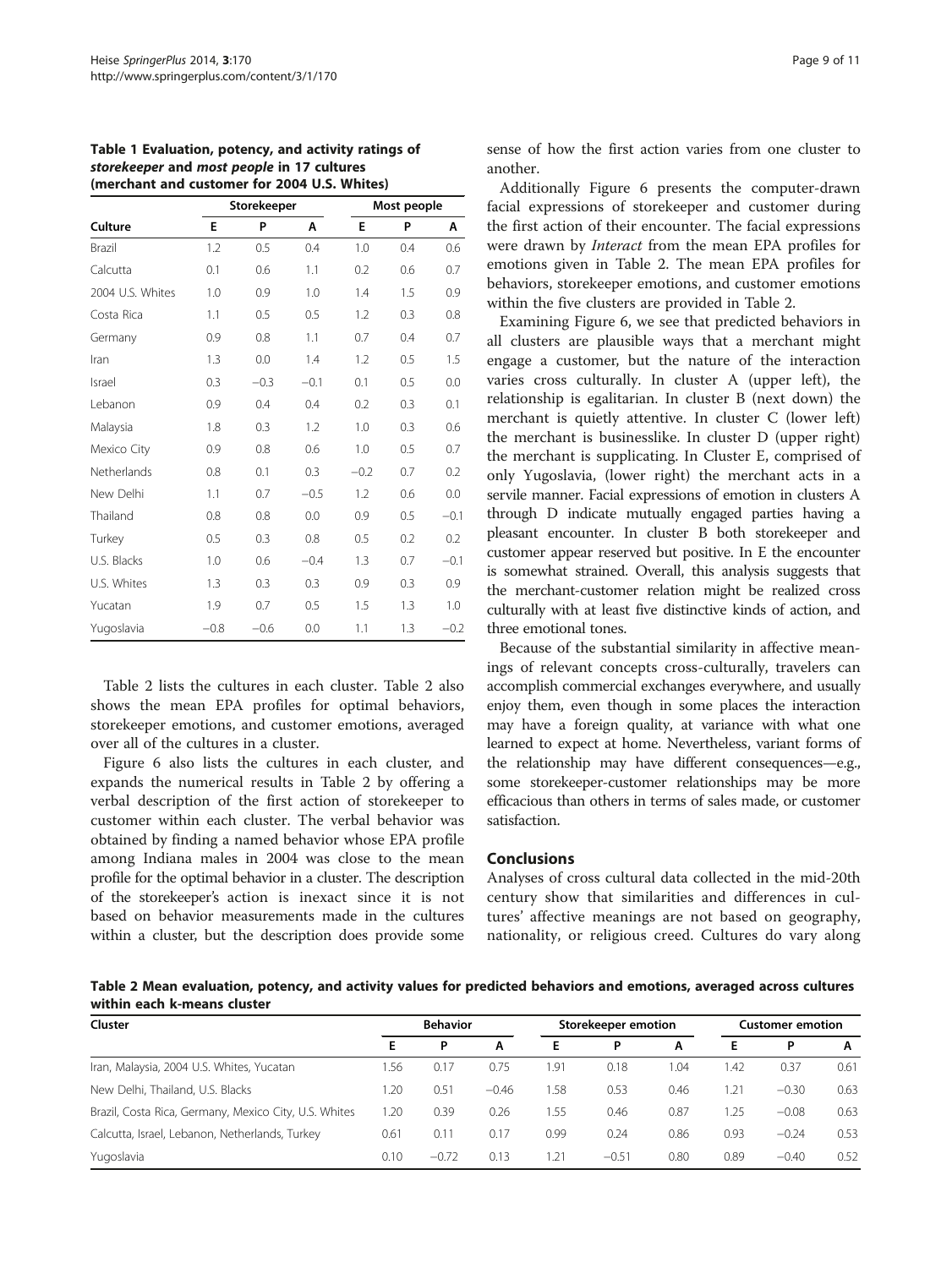<span id="page-9-0"></span>

two major dimensions which seem to be secularismversus-ecclesiasticism, and a dimension relating to colonialism and slavery that contrasts cultures of the controllers with cultures that emerged among the controlled.

Intercultural differences in affective meanings of specific concepts are large in a few cases, very small in a few cases, and moderate in the vast majority of cases. Cultures largely agree regarding the affective meanings of most concepts, at least in the sense that cultural differences for any specific concept are relatively small compared to average cross-cultural feelings about different concepts. Heise [\(2001](#page-10-0)) obtained similar results, using a correlational methodology instead of the distances computed here. This suggests that feelings about things have an ontological core that is largely shared across cultures—for example, war is bad, mothers are good, and children are weak. Future studies might profitably pursue this notion in studies of morality and ethics.

Observing that cultural differences are relatively small does not necessarily mean that they are irrelevant. A cross-cultural simulation analysis of the storekeeper-

customer relationship indicated cross-cultural differences in behaviors and emotions within the relationship that probably have material consequences for this market mechanism in terms of its efficiency and intrinsic satisfaction. A similar analysis of mother-child relationships cross-culturally (not reported here) produced differences that might have important consequences in socializing individuals with various personality traits. The strategy introduced here of clustering data and simulation results may provide a path for studying such matters economically. Use sentiments data obtained in surveys to identify clusters of cultures, and study the phenomenon of interest ethnographically in a representative of each cultural cluster.

The data analyzed here were collected in the mid-20th century before large scale globalization. The convergence of affective meanings in the mid-20th century suggests that diversity already was limited before international business, travel, and electronic media shrank the world. Furthermore, data collected since the Atlas study (see Heise, [2010](#page-10-0)) suggest that as much diversity in affective